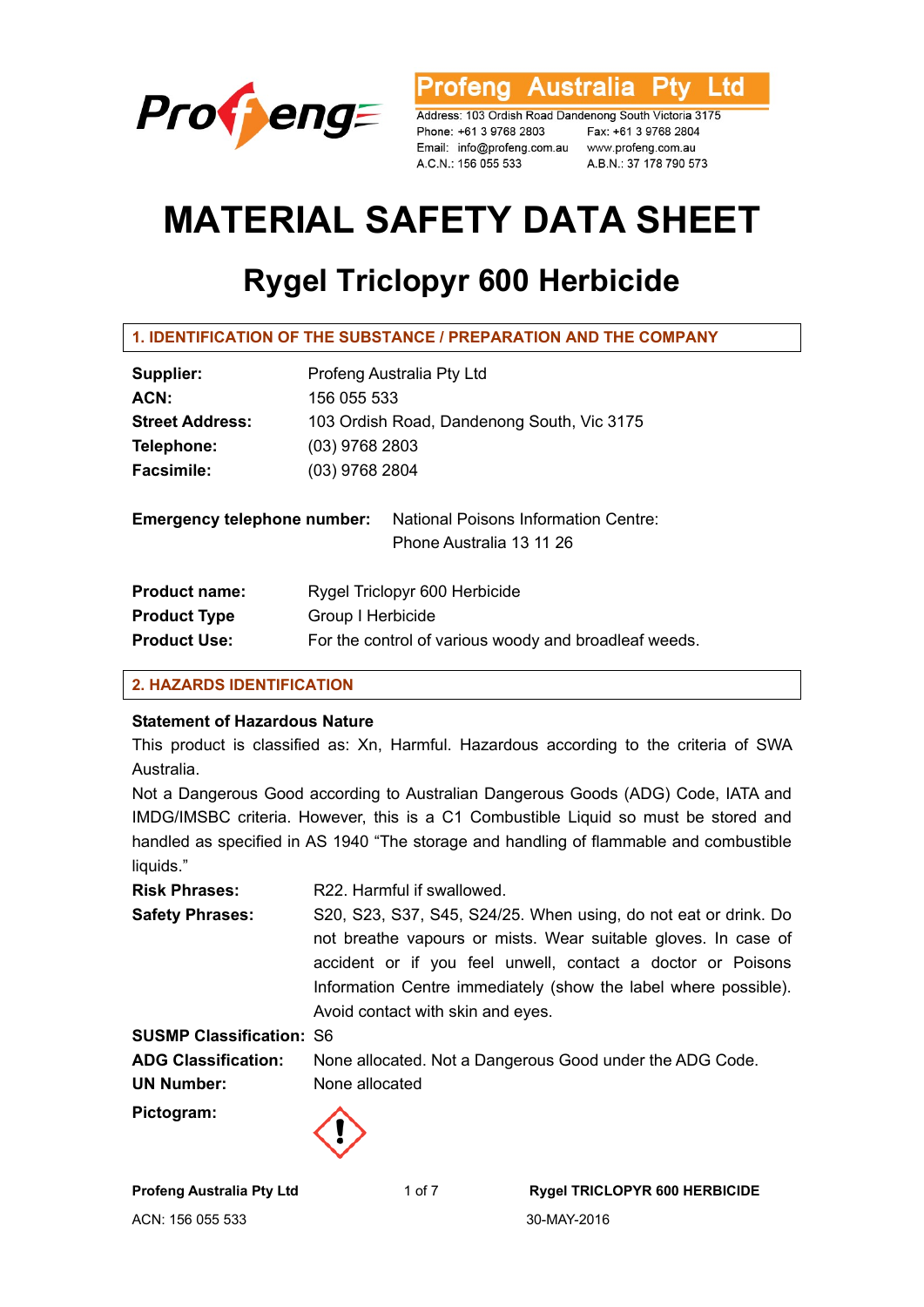

**Australia** ofena L to

Address: 103 Ordish Road Dandenong South Victoria 3175 Phone: +61 3 9768 2803 Email: info@profeng.com.au www.profeng.com.au A.C.N.: 156 055 533

Fax: +61 3 9768 2804 A.B.N.: 37 178 790 573

| <b>Signal word</b>                | Danger                                                                     |  |  |  |
|-----------------------------------|----------------------------------------------------------------------------|--|--|--|
| Hazard statement(s)               |                                                                            |  |  |  |
| H <sub>227</sub>                  | Combustible liquid                                                         |  |  |  |
| H302                              | Harmful if swallowed                                                       |  |  |  |
| <b>Precautionary statement(s)</b> |                                                                            |  |  |  |
| P <sub>262</sub>                  | Do not get in eyes, on skin, or on clothing                                |  |  |  |
| P <sub>270</sub>                  | Do not eat, drink or smoke when using this product                         |  |  |  |
| P402+P404                         | Store in a dry place. Store in a closed container.                         |  |  |  |
| P <sub>501</sub>                  | Dispose of contents and containers as specified on the<br>registered label |  |  |  |

# **3. COMPOSITION / INFORMATION ON INGREDIENTS**

| Ingredients                               | <b>CAS No</b> | Conc,%    |
|-------------------------------------------|---------------|-----------|
| Triclopyr (as butoxyethyl ester)          | 64700-56-7    | 600g/L    |
| Hydrocarbon liquid                        | 8008-20-6     | $10 - 30$ |
| Ethyl di icinol                           | 111-90-0      | ~10       |
| 2-Butoxyethanol                           | 111-76-2      | ~10       |
| Other non-hazardous ingredients<br>secret | to 100        |           |

This is a commercial product whose exact ratio of components may vary slightly. Minor quantities of other non-hazardous ingredients are also possible.

#### **4. FIRST AID MEASURES**

**Inhalation** Remove affected person to fresh air until recovered. If symptoms develop or persist, seek medical advice.

**Ingestion** If swallowed do NOT induce vomiting; seek medical advice immediately and show this container or label or contact the Poisons Information Centre on 13 11 26 (Aust). Make every effort to prevent vomit from entering the lungs by careful placement of the patient.

The above first aid instructions are mandated by the Commonwealth Department of Health and Aged Care via the National Drugs and Poisons Schedule. These instructions are suitable for ingestion of spray solution and small amounts of concentrate; however, if SUBSTANTIAL AMOUNTS of the concentrate have been swallowed (more than about 10ml) AND if medical assistance is more than 30 minutes away, the induction of vomiting should be CONSIDERED, preferably based on MEDICAL ADVICE if a physician can be contacted by phone. All care must be taken to prevent vomit from being inhaled. Do not give anything by mouth to a semi-conscious or unconscious person.

**Skin** Remove contaminated clothing and launder before re-use. Wash affected areas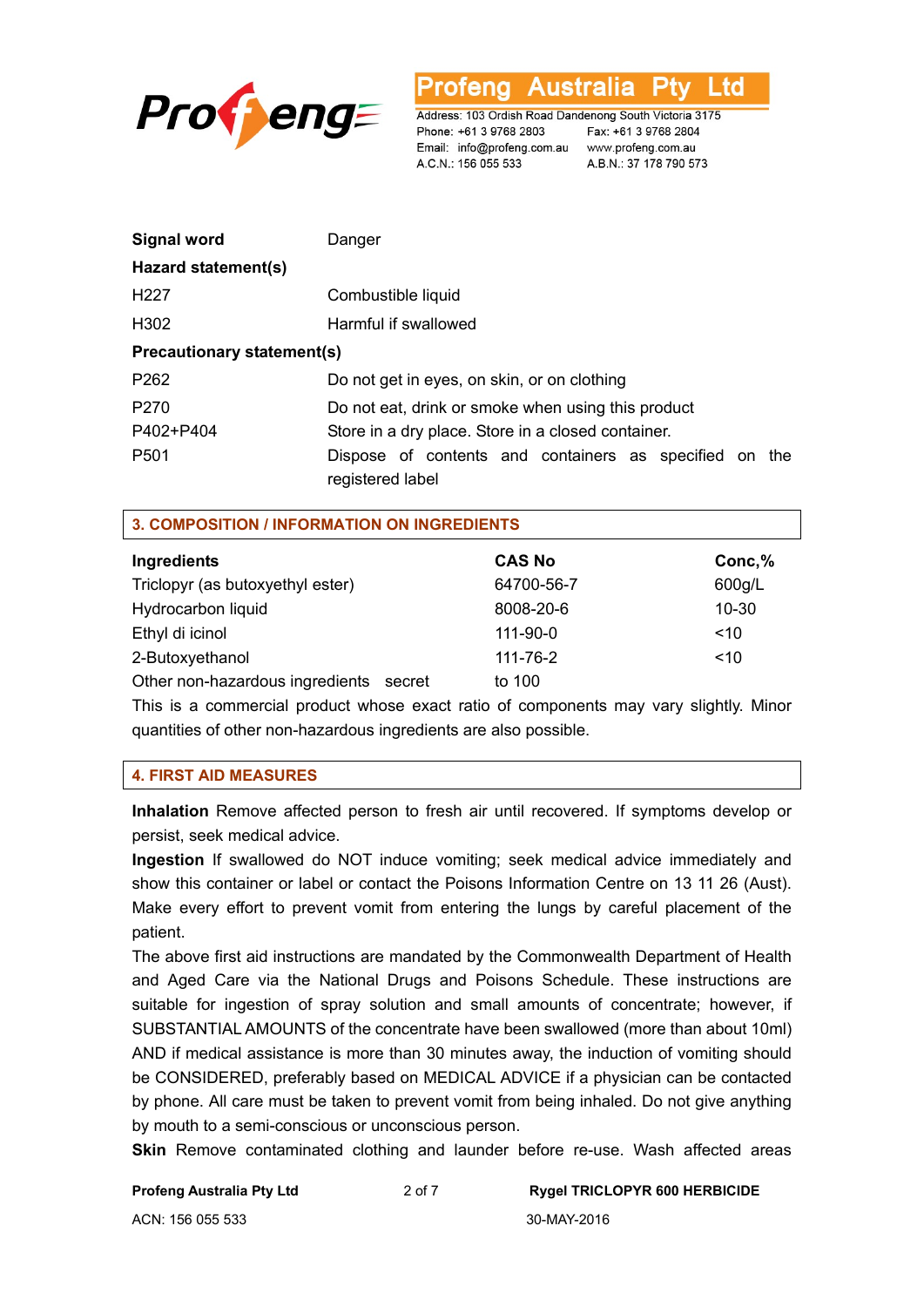

**Australia** L td

Address: 103 Ordish Road Dandenong South Victoria 3175 Phone: +61 3 9768 2803 Email: info@profeng.com.au www.profeng.com.au A.C.N.: 156 055 533

Fax: +61 3 9768 2804 A.B.N.: 37 178 790 573

thoroughly with soap and water. Seek medical advice, but only after the exposed skin has been thoroughly washed.

**Eye** If in eyes, hold eyelids open and wash with copious amounts of water for at least 15 minutes.

Seek medical advice.

**First Aid Facilities** If poisoning occurs, contact a doctor or the Poisons Information Centre (Australia) on 13 11 26.

**Advice to Doctor** Treat symptomatically.

# **5. FIRE-FIGHTING MEASURES**

# **Suitable Extinguishing Media**

Water fog, foam, carbon dioxide or dry chemical.

# **Hazards from Combustion Products**

If involved in a fire, it will emit oxides of carbon, oxides of nitrogen, hydrogen chloride and possibly phosgene.

#### **Special Protective**

# **Equipment for fire fighters**

Breathable air apparatus may have to be worn if material is involved in fires especially in confined spaces.

**Specific Hazards** 

**Hazchem Code** 2X

#### **Emergency Action in case of Fire**

If exposed to fire, keep container cool by spraying with water.

If possible, remove other containers from the area of fire.

**Other Information** STOP FIRE WATER FROM ENTERING DRAINS OR WATER BODIES.

# **6. ACCIDENTAL RELEASE MEASURES**

**Spills & Disposal** Contain spill and absorb with clay, sand, soil or proprietary absorbent (such as vermiculite). Collect spilled material and waste in sealable open-top type containers for disposal.

**Personal Protection** For appropriate personal protective equipment (PPE), refer Section 8.

# **7. HANDLING AND STORAGE**

# **Precautions for Safe Handling**

Do NOT contaminate dams, rivers or streams, or any other water bodies with chemical or used containers.

#### **Conditions for Safe Storage**

Store in the closed, original container in a dry, cool well ventilated area out of direct sunlight. Keep container tightly sealed and do not store with seed, fertilisers or foodstuffs.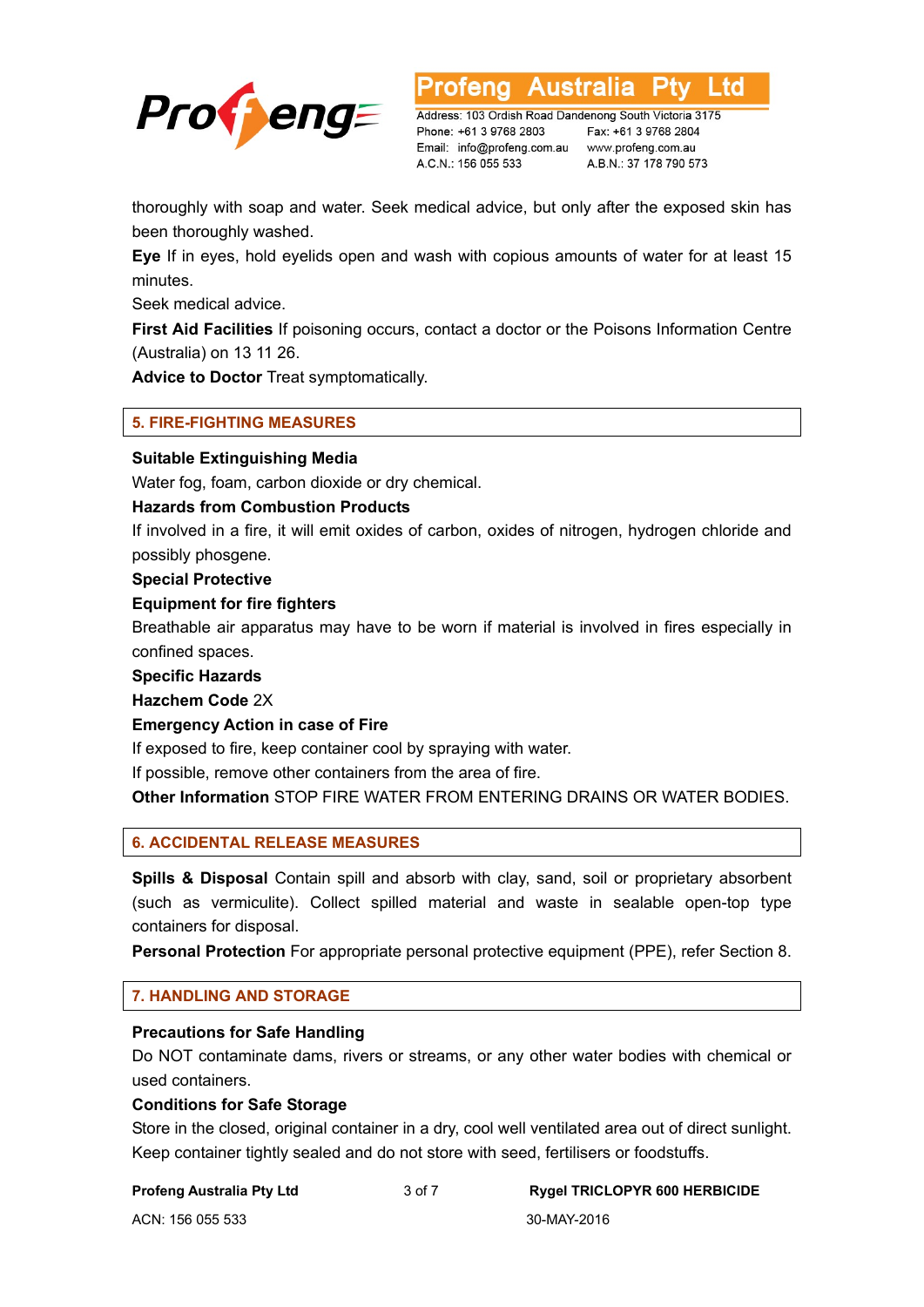

**Australia** L to

Address: 103 Ordish Road Dandenong South Victoria 3175 Phone: +61 3 9768 2803 Email: info@profeng.com.au A.C.N.: 156 055 533

Fax: +61 3 9768 2804 www.profeng.com.au A.B.N.: 37 178 790 573

**Tank Cleaning** See label for detailed information on cleaning of spray equipment. **Other Information** Always read the label and any attached leaflet before use.

# **8. EXPOSURE CONTROLS/PERSONAL PROTECTION**

#### **Engineering Controls**

Handle in well ventilated areas, generally natural ventilation is adequate.

# **Personal Protective Equipment**

It is good practice to wear suitable personal protective equipment (PPE). When opening the container, preparing spray and using the prepared spray wear cotton overalls buttoned to the neck and wrist and a washable hat, elbow-length PVC gloves and face shield or goggles.

**Hygiene Measures** After use and before eating, drinking or smoking, wash hands, arms and face thoroughly with soap and water. After each day's use, wash contaminated clothing and safety equipment.

# **9. PHYSICAL AND CHEMICAL PROPERTIES**

| Liquid                                 |
|----------------------------------------|
| Amber liquid                           |
| Disperses in water                     |
| 1 21                                   |
| 0.48 mPa (triclopyr butoxyethyl ester) |
| $95^{\circ}$ C                         |
| Combustible C1                         |
|                                        |

#### **10. STABILITY AND REACTIVITY**

| <b>Chemical Stability</b> | Stable under normal conditions                                    |
|---------------------------|-------------------------------------------------------------------|
|                           | Hazardous Polymerisation Hazardous polymerisation is not possible |

# **11. TOXICOLOGICAL INFORMATION**

#### **Toxicology Information**

No harmful effects are expected if the precautions on the label and this MSDS are followed. **Inhalation** High vapour concentrations of the solvent while handling the concentrate are irritating to the eyes and the respiratory tract.

**Ingestion** Ingestion of the concentrate in relatively large amounts can result in headache, nausea, lethargy, motor weakness and incoordination.

**Skin** May irritate the skin. May cause sensitisation by prolonged skin contact.

#### **Eye** Will irritate the eyes.

**Chronic Effects** Based on available data, repeated exposures are not anticipated to cause additional significant adverse effects.

**Profeng Australia Pty Ltd** 4 of 7 **Rygel TRICLOPYR 600 HERBICIDE** 

ACN: 156 055 533 30-MAY-2016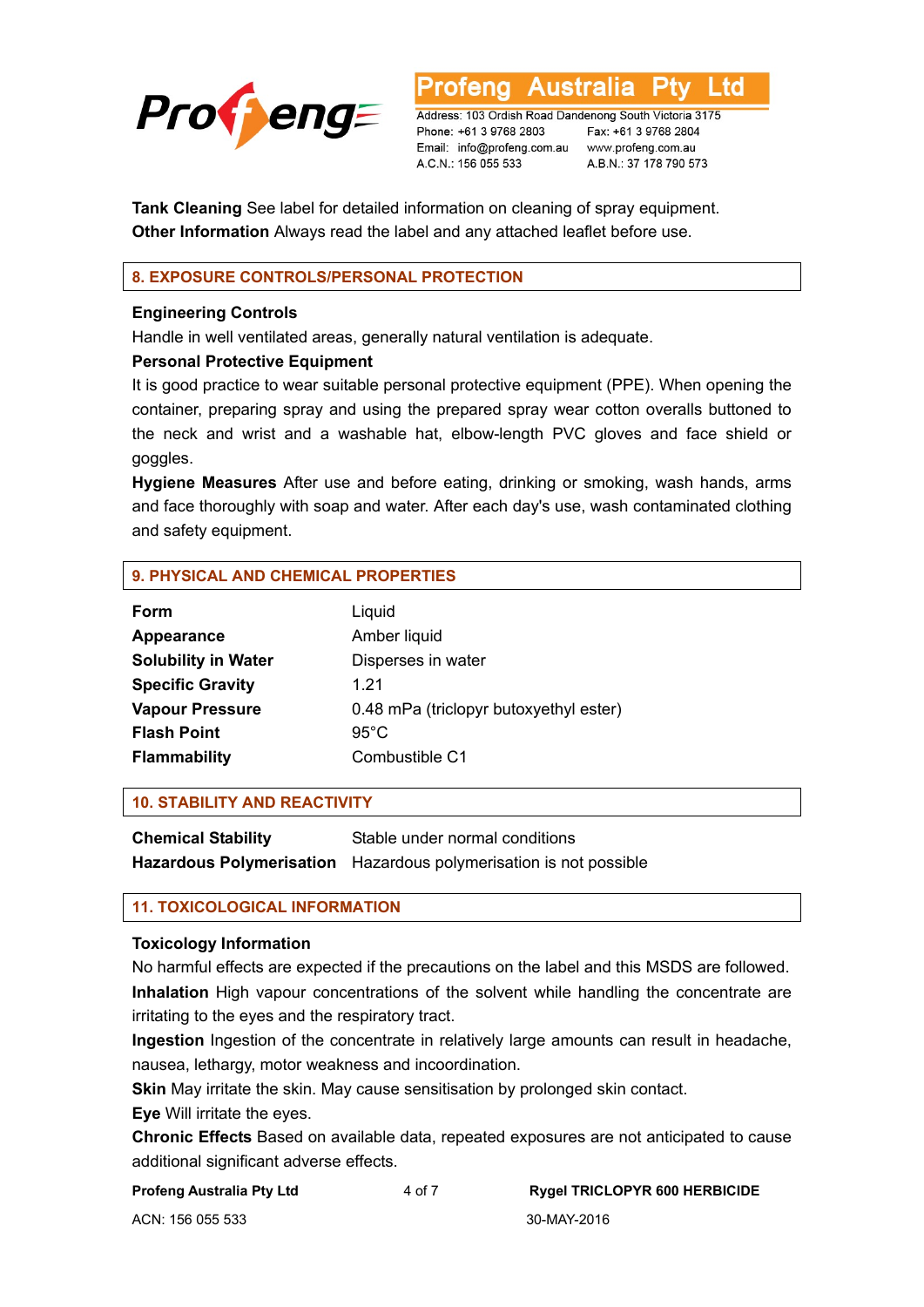

**Australia** L to

Address: 103 Ordish Road Dandenong South Victoria 3175 Phone: +61 3 9768 2803 Email: info@profeng.com.au A.C.N.: 156 055 533

Fax: +61 3 9768 2804 www.profeng.com.au A.B.N.: 37 178 790 573

**Mutagenicity** Data indicates no mutagenic effects.

**Carcinogenicity** Triclopyr has been assessed in animals and some data exists that triclopyr is a substance which causes some concern for humans owing to possible carcinogenic effects from long term exposure, but in respect of which the available information is not adequate for making a satisfactory assessment.

**Acute Toxicity - Oral** LD50 (rat) 803 mg/kg for triclopyr butoxyethyl ester

# **Acute Toxicity - Dermal**

LD50 (rabbit) >2,000 mg/kg for triclopyr butoxyethyl ester

**Acute Toxicity - Inhalation** 

LC50 (rat) (4hr) >4.8 mg/L for triclopyr butoxyethyl ester

**Eye Irritation** Moderate eye irritant.

**Skin Irritation** Mild to moderate skin irritant.

**Skin Sensitisation** Prolonged and repeated skin contact may result in skin sensitisation.

**Other Information** The Australian Acceptable Daily Intake (ADI) for triclopyr for a human is 0.005 mg/kg/day, set for the public for daily, lifetime exposure. This is based on the NOEL of 0.5 mg/kg/day, the level determined to show no effects during long term exposure for the most sensitive indicators and the most sensitive species. (Ref: Comm. Dept. of Health and Ageing, 'ADI List', TGA, June 2006).

# **12. ECOLOGICAL INFORMATION**

# **Persistence / Degradability**

Triclopyr butoxyethyl ester is rapidly hydrolysed to triclopyr acid in soil and water. Triclopyr acid is degraded by microbial action and photodecomposition.

Triclopyr acid, in soil, has a half-life of approximately forty days, depending on soil and climatic conditions. In water, triclopyr acid will decompose rapidly with a half-life of one to two days. Minimal leaching of triclopyr acid may occur in light soils under high rainfall conditions. Contamination of ground water by triclopyr is highly unlikely. If used according to the label, Triclopyr 600 will not be harmful to the environment.

**Other Precautions** Do not contaminate dams, waterways or sewers with this product or the containers, which have held this product.

**Environ. Protection** Spray drift can cause damage, read the label for more information. Marine pollutant.

**Acute Toxicity - Fish** The following is data for the active ingredient, triclopyr as the butoxyethyl ester.

LC50 (96 hr) for the most sensitive species tested is 0.31 mg/L.

# **Acute Toxicity - Daphnia**

LC50 (48 hr) for daphnia is 0.66 mg/L for triclopyr butoxyethyl ester.

#### **Acute Toxicity - Algae**

EC50 (48hr) for algae is 0.193 mg/L.

**Acute Toxicity - Other Organisms** 

**Profeng Australia Pty Ltd** 5 of 7 **Rygel TRICLOPYR 600 HERBICIDE** 

ACN: 156 055 533 30-MAY-2016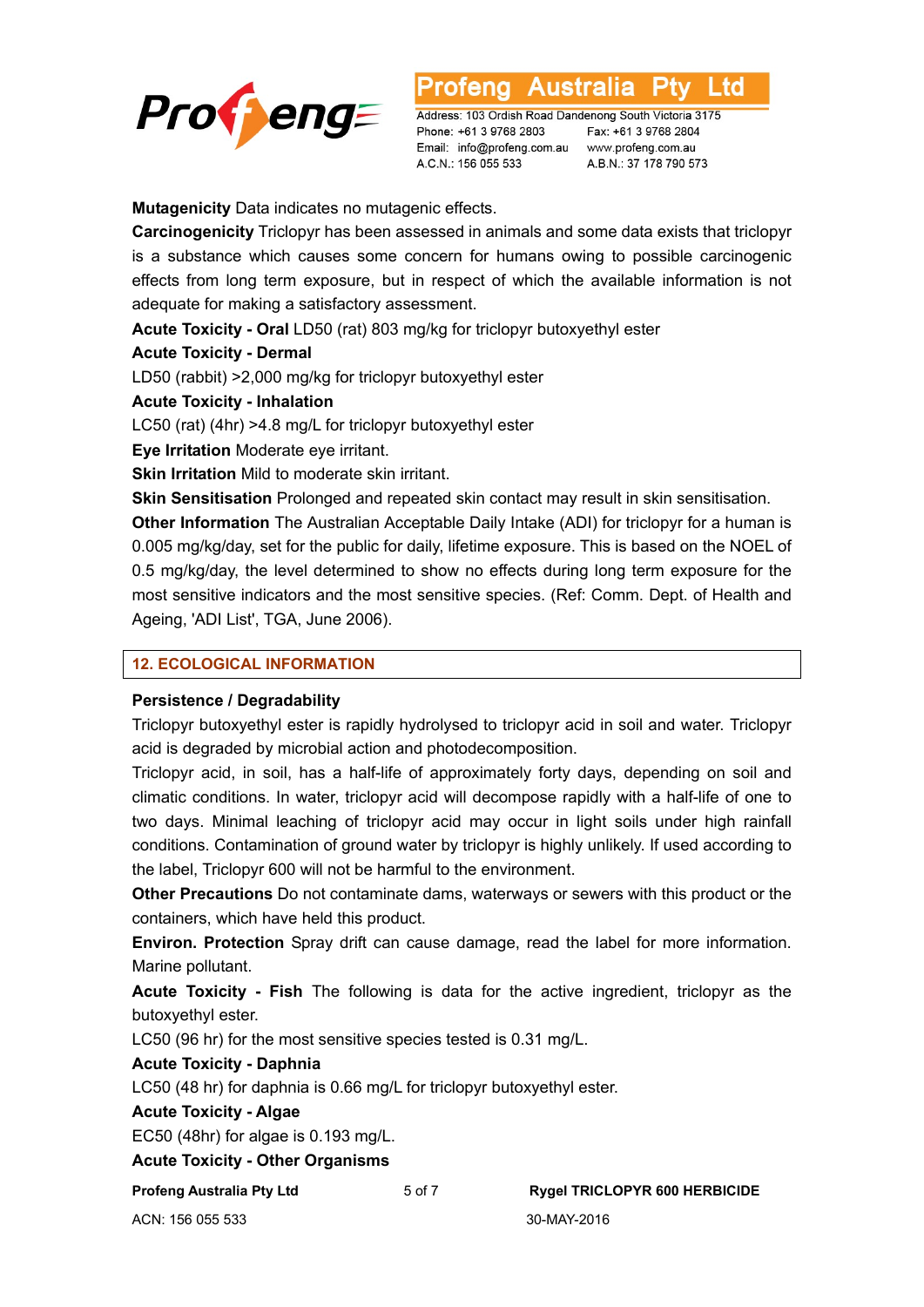

**Australia** L td otena

Address: 103 Ordish Road Dandenong South Victoria 3175 Phone: +61 3 9768 2803 Email: info@profeng.com.au www.profeng.com.au A.C.N.: 156 055 533

Fax: +61 3 9768 2804 A.B.N.: 37 178 790 573

Bees: Not toxic to bees. LD50 >100 μg/bee.

LD50 for bobwhite quail is 735 mg/kg for triclopyr butoxyethyl ester

# **13. DISPOSAL CONSIDERATIONS**

**Product Disposal** On site disposal of the concentrated product is not acceptable. Ideally, the product should be used for its intended purpose. If there is a need to dispose of the product, approach local authorities who hold periodic collections of unwanted chemicals (ChemClear®).

**Container Disposal** Do not use this container for any other purpose. Triple rinse containers, add rinsate to the spray tank, then offer the container for recycling/reconditioning, or puncture top, sides and bottom and dispose of in landfill in accordance with local regulations.

drumMUSTER is the national program for the collection and recycling of empty, cleaned, non-returnable crop production and on-farm animal health chemical containers. If the label on your container carries the drumMUSTER symbol, triple rinse the container, ring your local Council, and offer the container for collection in the program.

If no landfill is available, bury the containers below 500mm in a disposal pit specifically marked and set up for this purpose clear of waterways, desirable vegetation and tree roots. Empty containers and product should not be burnt.

| <b>14. TRANSPORT INFORMATION</b>                                                |  |  |
|---------------------------------------------------------------------------------|--|--|
| None Allocated                                                                  |  |  |
| None Allocated                                                                  |  |  |
| None Allocated                                                                  |  |  |
| 2X                                                                              |  |  |
| None Allocated                                                                  |  |  |
| Considered non dangerous for transport by the Australian                        |  |  |
| Code for the Transport of Dangerous Goods by Road and                           |  |  |
| Rail.                                                                           |  |  |
| 3082                                                                            |  |  |
| Class 9                                                                         |  |  |
| Marine Pollutant                                                                |  |  |
| ENVIRONMENTALLY HAZARDOUS SUBSTANCE, LIQUID,<br><b>IMO Proper Shipping Name</b> |  |  |
| N.O.S. (contains Triclopyr)                                                     |  |  |
|                                                                                 |  |  |

#### **15. REGULATORY INFORMATION**

**AICS:** All of the significant ingredients in this formulation are compliant with NICNAS regulations. The following ingredient: Triclopyr is mentioned in the SUSMP.